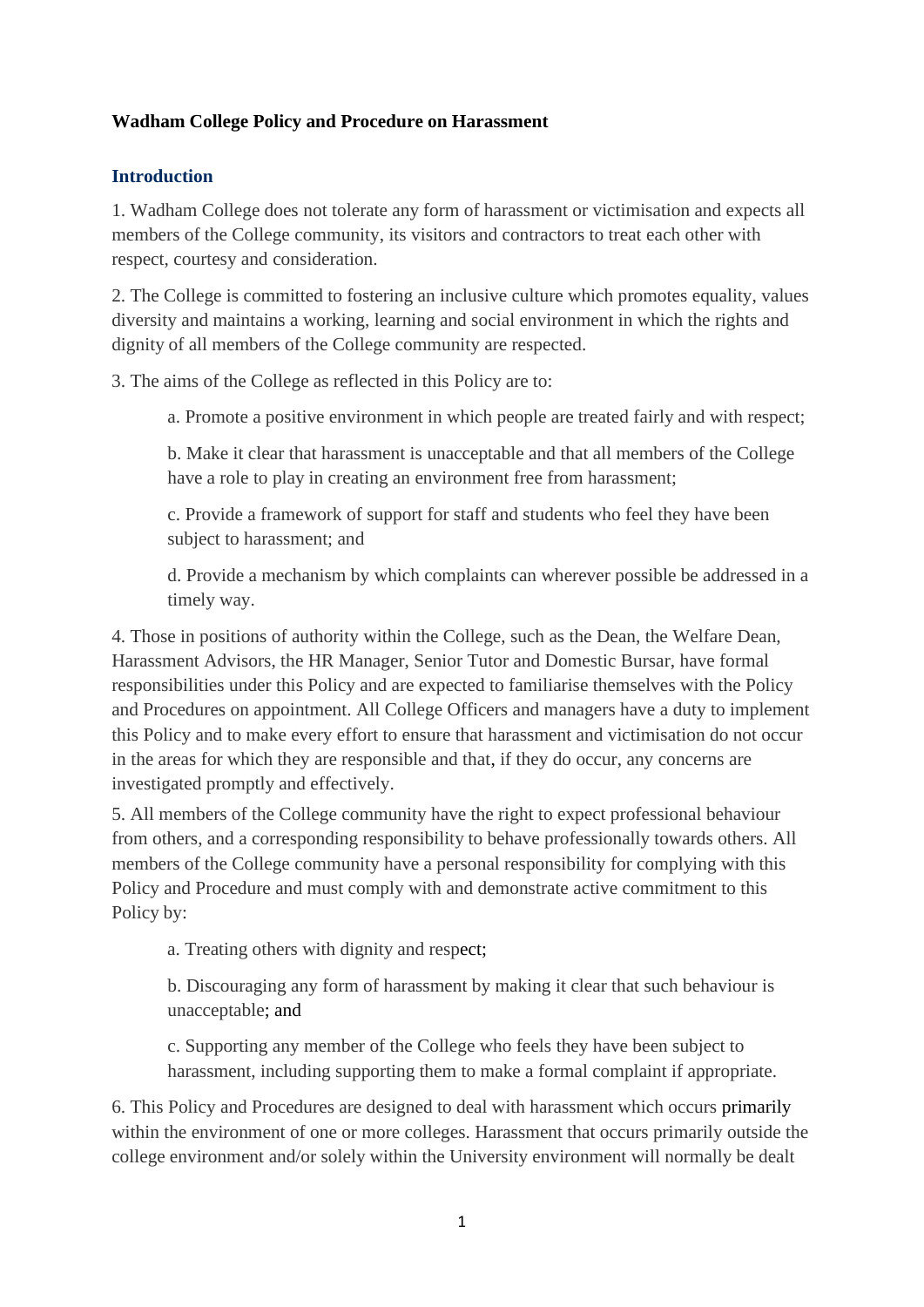with under the appropriate University procedure.<sup>1</sup> If there is doubt as to whether the college or University procedure applies, you are advised to seek advice from the relevant college officers described in this Procedure, the Director of Student Welfare and Support Services or the University's Harassment Line.

7. This Policy and Procedures should be read alongside other Wadham College policies and procedures, including College disciplinary procedures, equality policies, any other relevant policies and procedures. These can be found at:

[http://www.wadham.ox.ac.uk/governance/regulations-and-policy-documents.](http://www.wadham.ox.ac.uk/governance/regulations-and-policy-documents)

8. Any member of the College community who feels they have been subject to harassment can also contact the University Harassment Advisory Service, or their local Harassment Advisor, for support. The Service is also available to those against whom an allegation of harassment has been made. Other sources of help and advice can be found at: [https://edu.admin.ox.ac.uk/harassment-advice.](https://edu.admin.ox.ac.uk/harassment-advice)

# **Definitions**

9. A person subjects another to **harassment** where they engage in unwanted and unwarranted conduct which has the purpose or effect of:

- violating another person's dignity, or
- creating an intimidating, hostile, degrading, humiliating or offensive environment for another person.<sup>2</sup>

The recipient does not need to have explicitly stated that the behaviour was unwanted.

10. Freedom of speech and academic freedom $3$  are protected by law though these rights must be exercised within the law. Vigorous academic debate will not amount to harassment when it is conducted respectfully and without violating the dignity of others or creating an intimidating, hostile, degrading, humiliating or offensive environment for them.

11. **Bullying** is a form of harassment and may be characterised as offensive, intimidating, malicious or insulting behaviour, or misuse of power through means intended to undermine, humiliate, denigrate or injure the recipient.

12. The College seeks to protect any member of the College community from **victimisation**, which is a form of misconduct which may itself result in a disciplinary process. The College will regard as victimisation any instance where a person is subjected to detrimental treatment because they have, in good faith:

<sup>1</sup> <https://edu.admin.ox.ac.uk/university-policy-on-harassment>

<sup>&</sup>lt;sup>2</sup> Statute XI: University Discipline (https://governance.admin.ox.ac.uk/legislation/statute-xi-universitydiscipline-0)

<sup>&</sup>lt;sup>3</sup> https://admin.wadham.ox.ac.uk/media/documents/Freedom\_of\_speech.pdf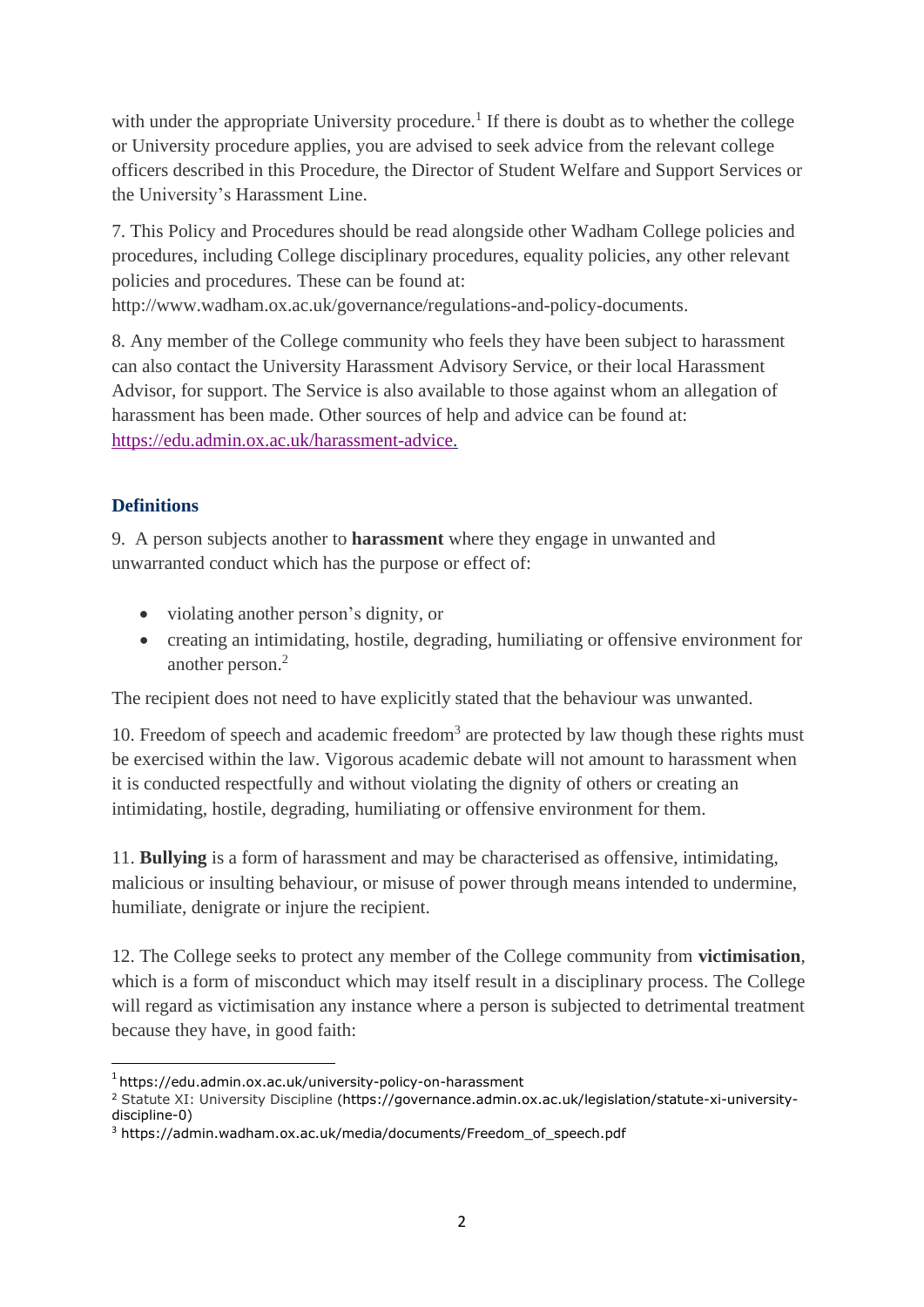- a) made an allegation of harassment, or
- b) indicated an intention to make such an allegation, or
- c) assisted or supported another person in bringing forward such an allegation, or
- d) participated in an investigation of a complaint, or
- e) participated in any disciplinary hearing arising from an investigation, or
- f) taken any other steps in connection with this Policy and Procedure, or
- g) is suspected of having done so.

### **Behaviours**

13. Harassment may involve repeated forms of unwanted and unwarranted behaviour, but a one-off incident can also amount to harassment.

14. The intentions of the alleged harasser are not always determinative of whether harassment has taken place. The perception of the complainant and the extent to which that perception is in all the circumstances reasonable will also be relevant.

15. Being under the influence of alcohol, drugs or otherwise intoxicated is not an excuse for harassment.

- 16. Harassment can take a variety of forms:
	- a) Through individual behaviour
		- face to face, either verbally or physically
		- through other forms of communication, including but not limited to, written communications and communications via any form of electronic media or mobile communications device: such behaviour may also amount to a breach of the college's regulations relating to the use of Information Technology Facilities<sup>4</sup>
		- directly to the person concerned, or to a third party
	- b) Through a prevailing workplace or study environment which creates a culture which tolerates harassment or bullying, for example the telling of homophobic or racist jokes.

17. Examples of behaviour which **may** amount to harassment under this Policy include (but are not limited to) the following:

- a) unwanted physical contact, ranging from an invasion of space to an assault
- b) all forms of sexual harassment, including:
	- inappropriate body language
	- sexually explicit remarks or innuendoes
	- unwanted sexual advances and touching
- c) offensive comments or body language, including insults, jokes or gestures and malicious rumours, open hostility, verbal or physical threats: these include all forms

<sup>4</sup> https://admin.wadham.ox.ac.uk/media/documents/IT\_acceptable\_use.pdf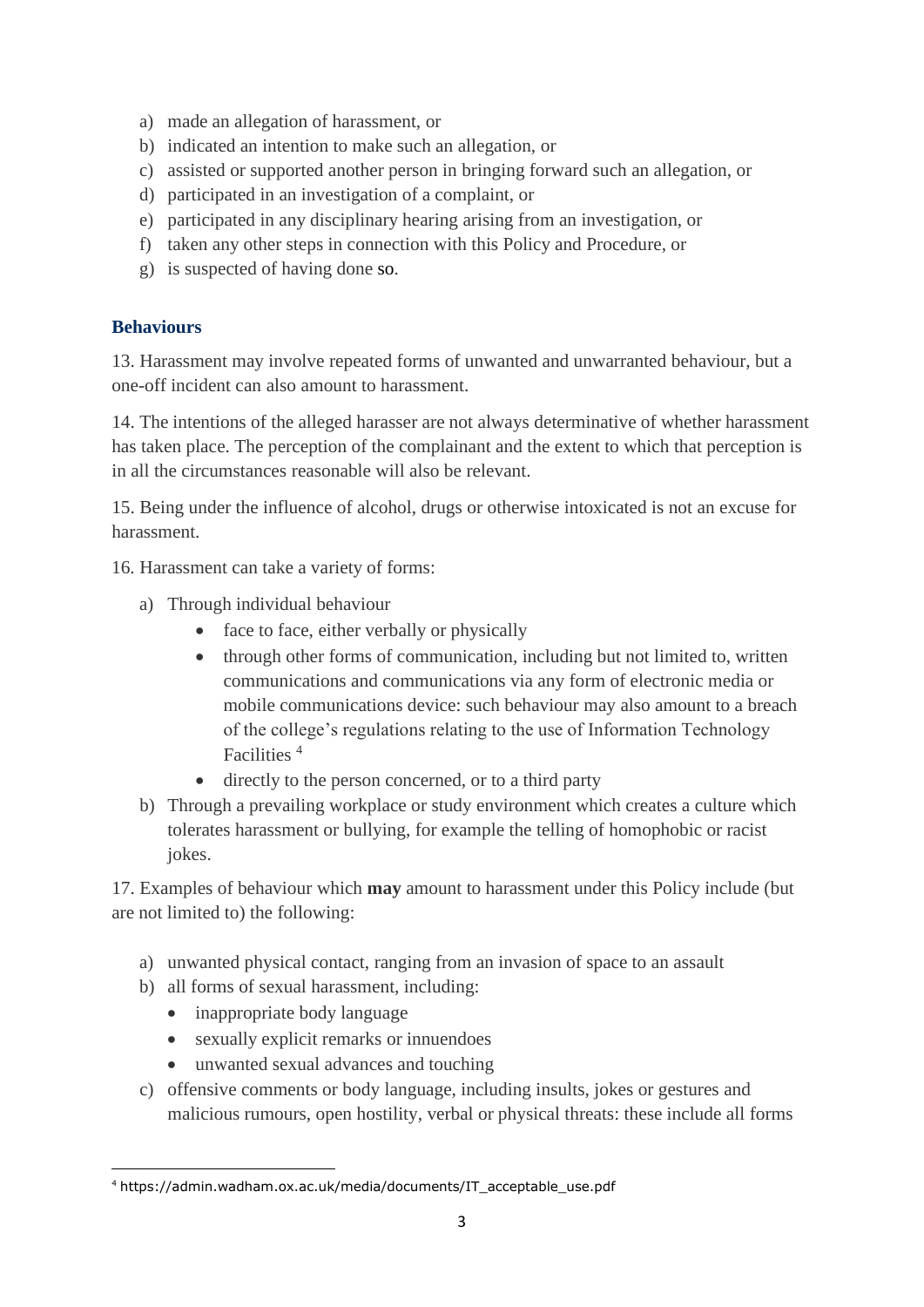of harassment and abuse on the grounds of disability, race, sexual orientation and other protected characteristics<sup>5</sup>

- d) insulting, abusive, embarrassing or patronising behaviour or comments
- e) humiliating, intimidating, and/or demeaning criticism
- f) persistently shouting at, insulting, threatening, disparaging or intimidating an individual
- g) constantly criticising an individual without providing constructive support to address any performance concerns
- h) persistently overloading an individual with work that they cannot reasonably be expected to complete
- i) posting offensive comments on electronic media, including using mobile communication devices
- j) threatening to disclose, or disclosing, a person's sexuality or disability to others without their permission
- k) deliberately using the wrong name or pronoun in relation to a transgender person, or persistently referring to their gender identity history
- l) isolation from normal work or study place, conversations, or social events
- m) publishing, circulating or displaying pornographic, racist, homophobic, sexually suggestive or otherwise offensive pictures or other materials.

18. **Stalking may** also be a form of harassment and may be characterised by any of the following repeated and unwanted behaviours:

- a) Following a person;
- b) Contacting, or attempting to contact, a person by any means;
- c) Publishing any statement or other material
	- Relating or purporting to relate to a person, or
	- Purporting to originate from a person;
- d) Monitoring the use by a person of the internet, email or any other form of electronic communication;
- e) Loitering with intent in any place (whether public or private);
- f) Interfering with any property in the possession of a person;
- g) Watching or spying on a person including through the use of CCTV or electronic surveillance.

# **Application of the Policy**

19. Harassment is a serious offence. Any member of the College community who feels they have been subject to harassment can make a complaint via the appropriate Procedure: see Annexe A for the Procedure in relation to complaints about staff; and Annexe B for the Procedure in relation to complaints about students.

<sup>5</sup> <https://edu.admin.ox.ac.uk/equality-policy>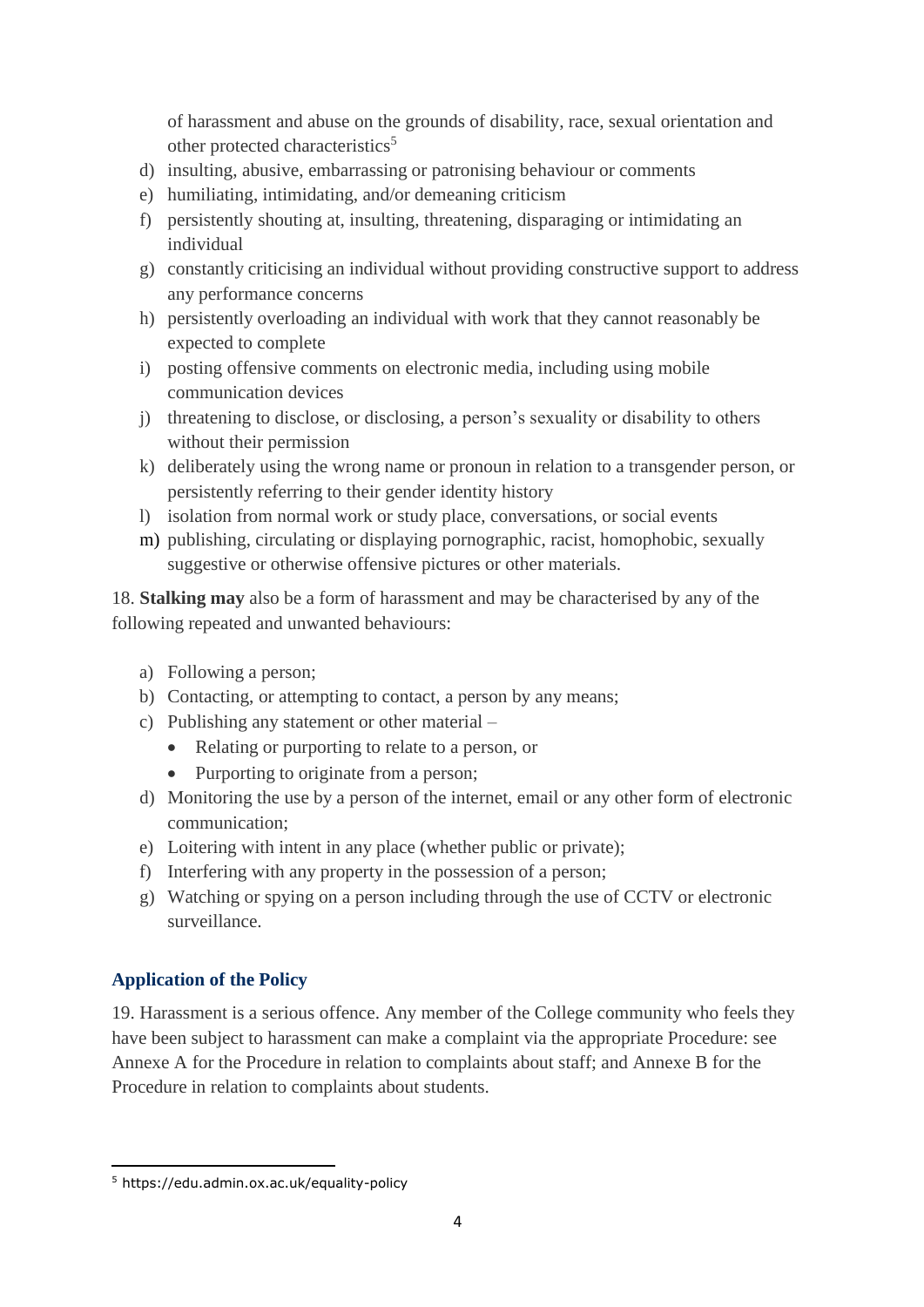20. When a criminal offence may have been committed, the relevant harassment Procedure may not be appropriate. These cases will include, but not be limited to, serious assault or threat of serious assault. Student members can seek advice from Harassment Advisors / Welfare Dean / Director of Student Welfare and Support Services and/or approach the Police directly; and staff members can seek advice from Harassment Advisors / Human Resources Lead <sup>6</sup> and/or approach the Police directly. Further guidance on dealing with cases of sexual assault or sexual violence is available from the University at

[https://edu.admin.ox.ac.uk/university-policy-on-harassment.](https://edu.admin.ox.ac.uk/university-policy-on-harassment)

21. Harassment that occurs primarily outside of the college environment and within the University environment will normally be dealt with under the appropriate University procedure. These procedures can be found at: <https://edu.admin.ox.ac.uk/files/harassmentpppdf>

22. If a complainant is deemed to have known or to have reasonably been expected to know that a complaint was unfounded, the allegation of harassment may be judged to be vexatious or malicious, and disciplinary action may be taken against them. No action will be taken if a complaint which proves to be unfounded is judged to have been made in good faith.

23. All parties involved in a complaint (including any witnesses who may be interviewed as part of any investigation, or trade union representatives supporting any of the parties) should maintain the confidentiality of the process. Those involved in advising complainants should, where possible, seek the consent of the individual for the onward disclosure of relevant information to those with a clear need to know. Where such consent is not forthcoming, the person entrusted with the information should make it clear that, in exceptional circumstances, it may be necessary to disclose the information, taking account of the duty of care which may be owed to the individual and/or others.

24. This Policy and Procedure may be found at [https://www.wadham.ox.ac.uk/governance](http://www.wadham.ox.ac.uk/governance/regulations-and-policy-documents)[regulations-policies](http://www.wadham.ox.ac.uk/governance/regulations-and-policy-documents) or are availablein hard copy from the Academic Office and the HR Manager's Office. Copies in alternativeformats are available on request.

25. This Policy and Procedure will be subject to regular review by the College's Staff Consultative and Welfare Committees.

# **Agreed by Wadham College Governing Body**

**15 June 2016**

<sup>6</sup> Wadham's Human Resources Lead for non-academic staff is the College's HR manager, with the Domestic Bursar also available for consultation. Wadham's Human Resources Lead for academic staff is the Senior Tutor.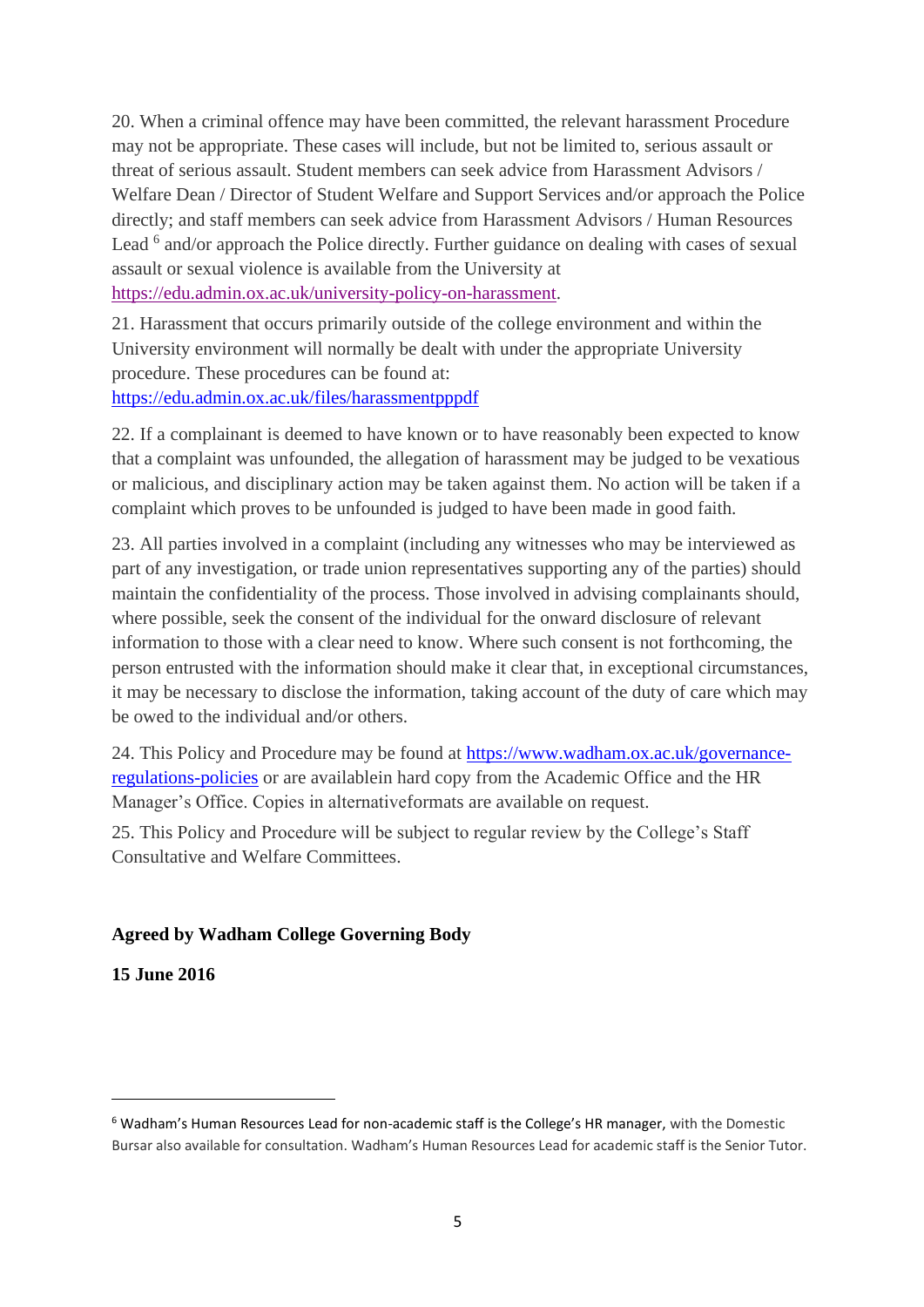### **Annex A: Complaints of harassment against College staff**

1. The Procedure below applies in all cases where the person who is the subject of the complaint is a member of College staff, or who has an association with a particular college, short of an employment contract. The Human Resources Lead will have oversight of all cases, and will take the lead as appropriate in liaising with other parts of the collegiate University.

2. Wadham's Human Resources Lead for non-academic staff is the College's HR manager, with the Domestic Bursar also available for consultation. Wadham's Human Resources Lead for academic staff is the Senior Tutor. The Student Disciplinary Lead is the Dean.

3. Where the complainant is a student, support during this process will be provided by the Welfare Dean and, where relevant, the HR Manager, Domestic Bursar, Senior Tutor, and/or the Director of Student Welfare and Support Services.

4. Where the complainant is a member of staff, support during this process will be provided by, where relevant, the HR Manager, Domestic Bursar, Senior Tutor, and/or the Director of Student Welfare and Support Services.

5. This complaints Procedure may not be applicable where the allegations are of behaviours that may attract criminal sanction. These cases may include, but are not limited to, cases of serious assault or threat of serious assault. In the first instance such allegations will normally be a matter for police investigation and action. This complaints Procedure therefore focuses on complaints of harassment which can be dealt with within the College environment. However, it also includes the procedure for informing and receiving support from the College in cases where there is police involvement.

# **Initial action**

6. The Procedure below assumes that the individual has not been able first to resolve the issue through an informal approach. If a member of staff wishes to seek informal resolution, they should approach the Human Resources Lead to ask for help in achieving a resolution of the problem. Students should seek support from the Welfare Dean. At no time should a student or staff member feel obliged to approach an alleged harasser.

7. In some situations, it may be appropriate to ask the parties to consider entering into a mediation or conciliation process. Although mediation or conciliation may be attempted at any time before or after a formal investigation, it may be particularly helpful if it is considered at an early stage before the formal procedure is invoked. All those involved in the mediation or conciliation process must maintain appropriate confidentiality.

### **Complaints procedure**

8. If informal action does not succeed in resolving the situation, or would not be appropriate given the nature of the complaint, the complainant should make a written complaint. If the complainant is a member of staff, the complaint should be submitted to the Human Resources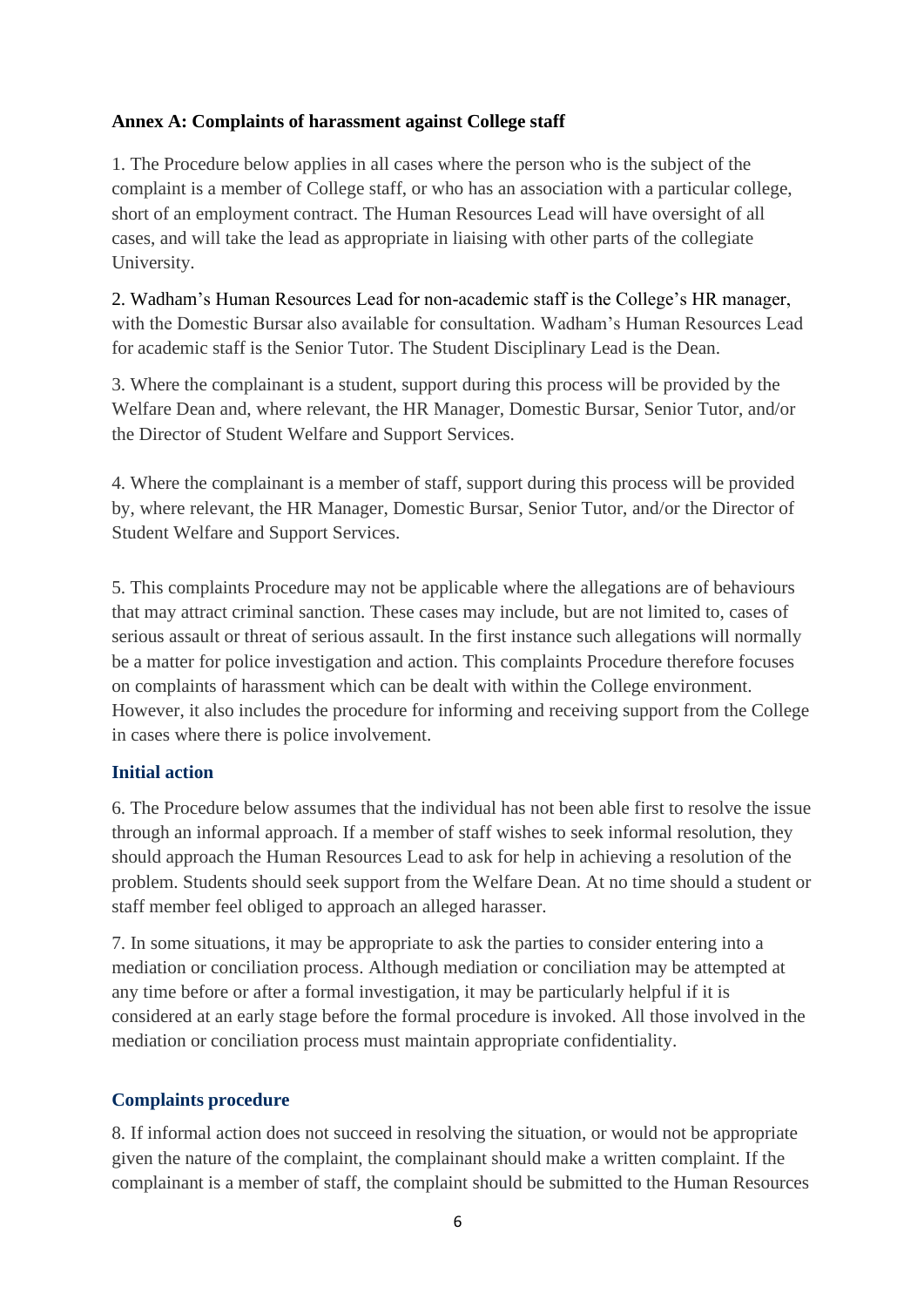Lead. If the complainant is a student, the complaint should be submitted to the Welfare Dean who will then communicate it to the Human Resources Lead. A student complainant may also seek support as relevant from the Director of Student Welfare and Support Services. In cases where it is not immediately clear to whom a complaint should be addressed, or if the complainant feels it is not appropriate to approach the Human Resources Lead, or wishes to make a complaint against the Human Resources Lead, advice may be sought from the Harassment Advisors or Welfare Dean. Students and staff can seek support from College Harassment Advisors throughout the complaints process. If the student or staff member does not feel comfortable contacting a College Harassment Advisor, they can contact the Harassment Line for details of another advisor (Tel. 01865 270760 or email [harassment.line@admin.ox.ac.uk\)](mailto:harassment.line@admin.ox.ac.uk).

#### **Submission of the complaint**

9. In the submission to the Human Resources Lead or Welfare Dean, the complainant should set out as clearly and succinctly as possible

- a) the nature of the behaviour that they are concerned about;
- b) the effect of this behaviour on them; and
- c) the resolution they are seeking.

The complaint should include dates and details of any witnesses to any incidents referred to in the complaint, together with any documentary evidence. The complainant should also explain what attempts, if any, have been made to resolve the difficulties and the outcome they are seeking.

10. Every effort will be made to achieve a prompt resolution to the complaint – the aim being to conclude the investigation within a period of no more than six weeks. Both the complainant and the person who is the subject of the complaint will be expected to co-operate with the College in achieving that result. In exceptional cases, an investigation may take longer than six weeks, and both parties will be kept updated about the progress of the investigation.

11. Both parties to the complaint have the right to be accompanied and supported by a trade union representative, or by a colleague of their choice from within the College, at any meeting held under this procedure. If the complaint involves a student they may be accompanied by another student member of the College or a member of the College's welfare team, a senior member of the College, or a member of staff from OUSU's Student Advice Service. These people must maintain appropriate confidentiality.

12. There may be circumstances in which an aggrieved party is not willing, or able, to make a formal complaint but the Human Resources Lead or Welfare Dean considers that the implications for the aggrieved person or others actually or potentially affected are serious. This may include cases where other parties, but not the aggrieved party, have made a complaint. In this case, the Head of House or other senior member may initiate an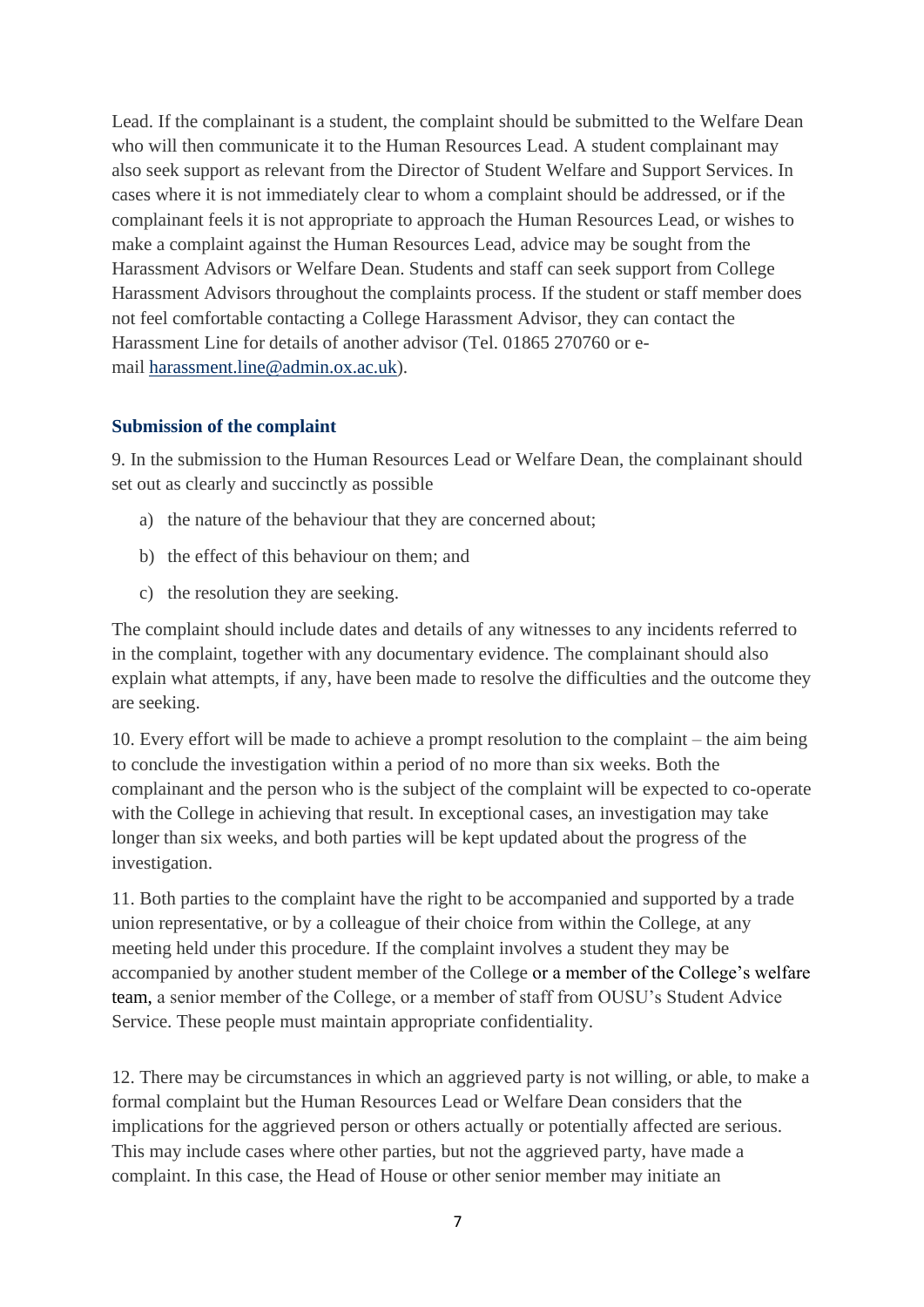investigation and make a decision on further action on the basis of such evidence as is available.

# **Action by the Human Resources Lead on receipt of a complaint**

13. On receipt of a complaint, the Human Resources Lead will, in consultation with the Welfare Dean in the event of a student complainant, take such steps as they think necessary or appropriate to understand the nature of the complaint and the outcome sought which may include:

- a) informing the person against whom a complaint has been made of the allegations against him or her;
- b) meeting separately with the complainant and the alleged harasser (at which meetings they should be provided with the right to be accompanied);
- c) speaking to other relevant people on a confidential basis; and/or
- d) obtaining further relevant information.

14. The Human Resources Lead will then decide how to proceed and will inform the parties in writing. They may make such enquiries as are necessary to determine the complaint, or may commission an investigation, where circumstances preclude them from concluding the matter in a timely fashion.

15. The Human Resources Lead may also determine that immediate interim action is necessary pending the outcome of a formal process.

# **Investigation**

16. The purpose of an investigation is to establish the relevant factual evidence in connection with the allegation(s) made by the complainant.

17. In cases involving students, the Investigator will be the Student Disciplinary Lead (Dean). In cases involving staff, the Human Resources Lead will appoint an investigator who has had no previous involvement with the case, or with the parties to the case: the Investigator may be from another college.

18. As a general rule, the Investigator should not have had previous involvement with the issues in the case. The investigation should be concluded as soon as is reasonably practicable. The Investigator will prepare a report and may, if specifically requested to do so by the Human Resources Lead, make recommendations on possible courses of action.

19. The Human Resources Lead will inform the complainant and the person who is the subject of the complaint in writing (i) of the conclusions they have reached having reviewed the evidence, including any investigation report; (ii) of the action the Human Resources Lead intends to take; and (iii) of the reasons for any such action.

20. The Human Resources Lead will also inform any other parties who have been asked to participate in an investigation that the investigation has been concluded.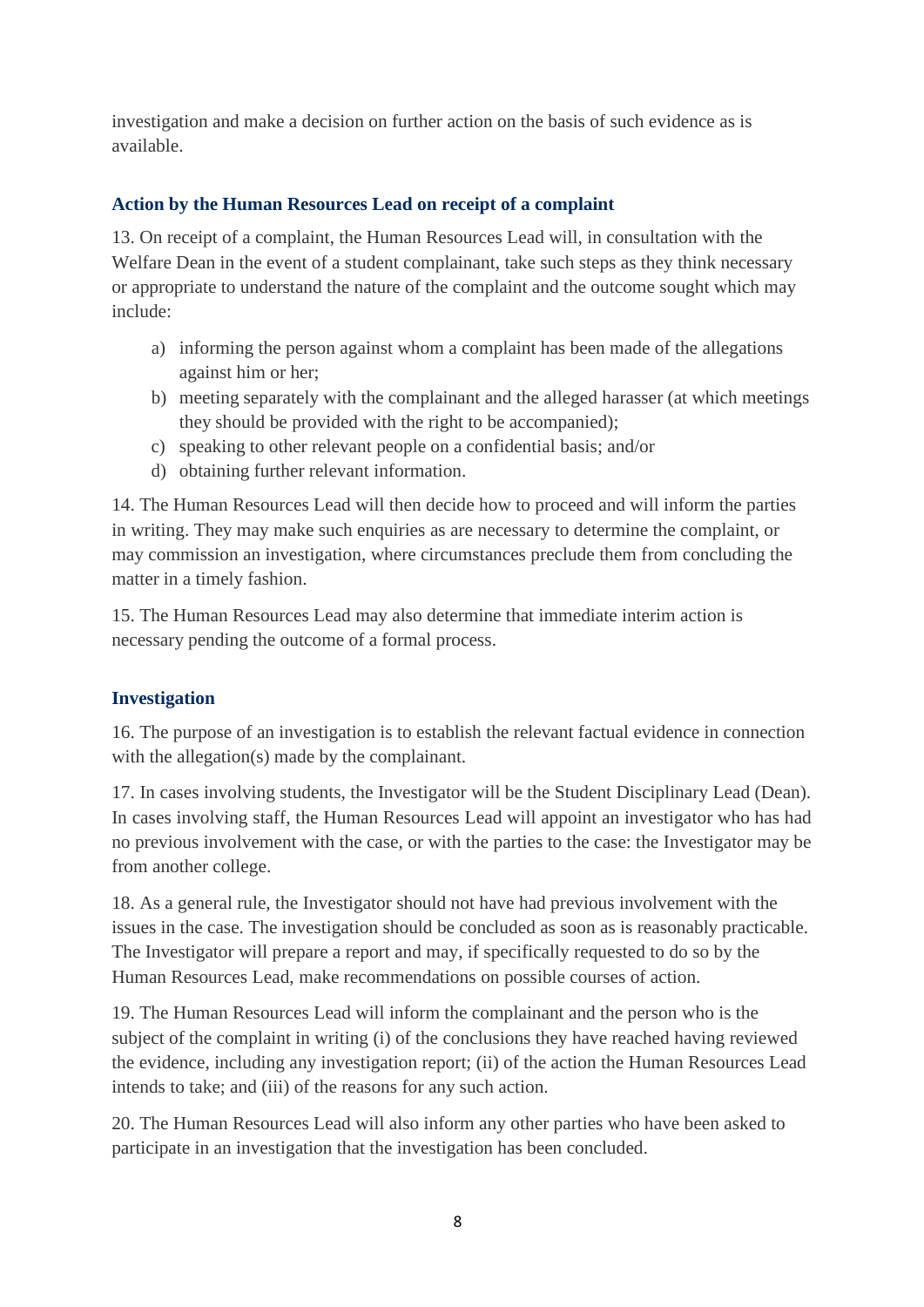#### **Investigation procedure**

21. The procedure for an investigation will normally be as follows, but may be adapted by the Investigator to meet the needs of the case:-

a. The Investigator will meet the complainant to confirm the details of the complaint.

b. The complaint as clarified will be forwarded to the person complained against together with any other relevant material that the Investigator has.

c. The Investigator will interview, where reasonably practicable, individuals identified by the complainant as having relevant evidence.

d. The Investigator will meet the person complained against to hear their response to the complaint and any further evidence that has come to light.

e. The Investigator will interview, where reasonably practicable, individuals identified by the person complained against as having relevant evidence.

f. Having considered all the evidence, including any relevant documents, the Investigator will prepare a written report of their findings, in relation to which they may check relevant sections in draft with the parties before finalising.

g. The report will be forwarded to the Human Resources Lead, usually with a copy to the Head of House / other relevant college officer(s), and, if the complainant is a student, normally to the Welfare Dean. In cases involving students, consent should be sought from the complainant to inform their department if appropriate. The Welfare Dean will ensure that appropriate support is available to students following an investigation.

### **Possible outcomes of a complaint**

22. Depending on the nature of the complaint and the evidence found, including the findings of any investigation report, the Human Resources Lead, in consultation with relevant College Officer(s) and, in the event of a student complainant, the Welfare Dean, will either:-

a) Take no further action, other than, where appropriate, implementing or suggesting steps that would help to restore reasonable professional relationships between the parties. This approach will usually be appropriate where the claim(s) of harassment are considered to be unfounded and where there is a continuing relationship between the parties.

or

b) Initiate resolution of the issues (e.g. by requiring that certain individuals undergo specific training, or implementing practical arrangements to improve professional relationships). If a successful resolution is achieved the case will be closed, but the situation will be monitored for an appropriate period. This approach will usually be appropriate where the evidence does not support a claim of harassment but it is clear that either party has demonstrated behaviours that are likely to lead to further issues between them if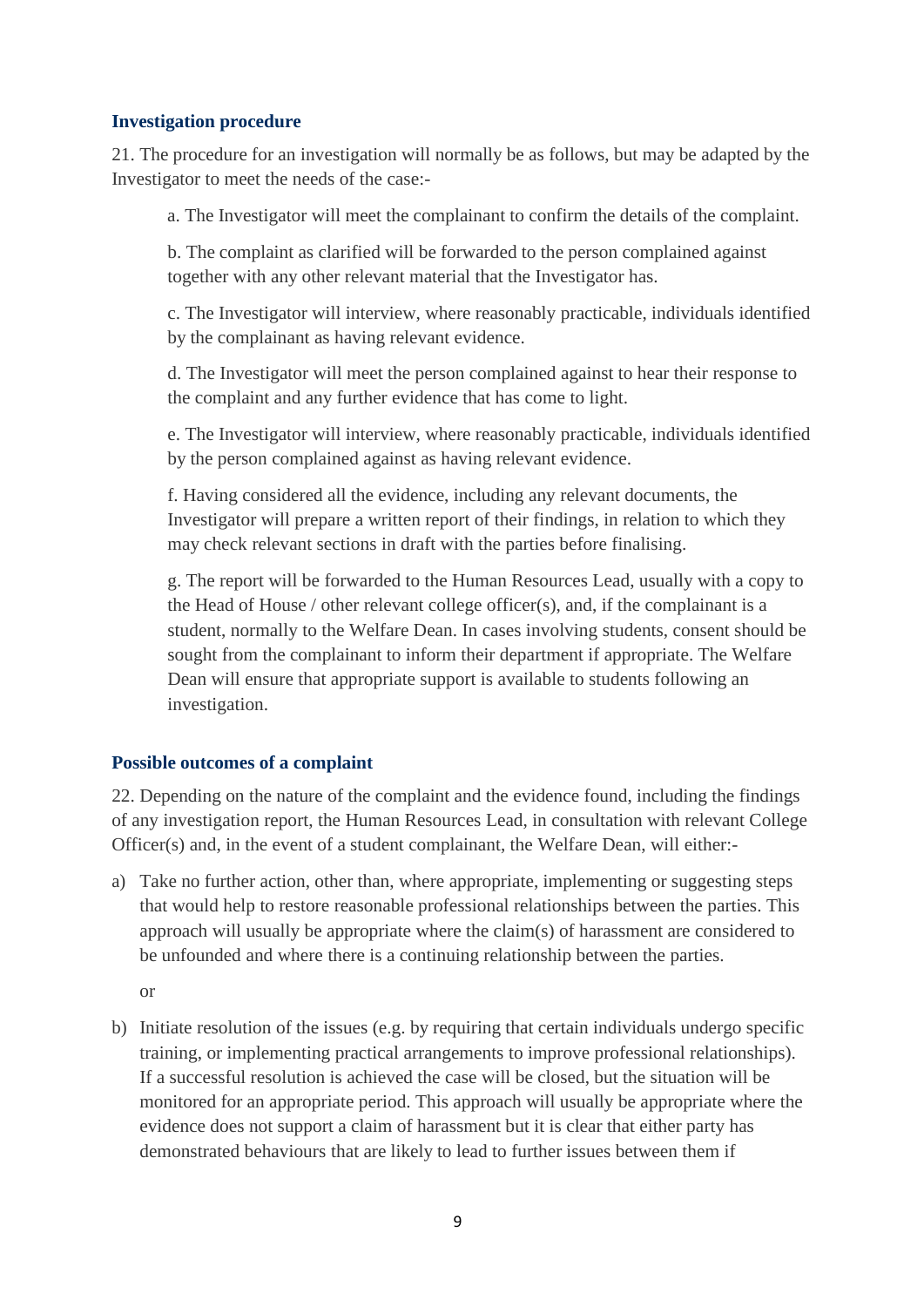unresolved or, alternatively, that there are structural issues within the College that require management attention.

or

c) Institute disciplinary proceedings where the Human Resources Lead is reasonably satisfied that there is evidence to support allegations of harassment of a sufficiently serious nature that should be further examined through the disciplinary process. In this event, the Human Resources Lead will determine what intermediate measures are necessary, including any re-allocation of duties, in consultation as appropriate with the relevant department.

or

d) In rare cases disciplinary action may be instituted against the complainant if the Human Resources Lead is satisfied that the complaint of harassment is unfounded and not made in good faith.

# **Appeal from the Human Resources Lead's decision**

23. If either party does not accept the outcome of the complaint (including any judgement that the complaint was vexatious), they may invoke the relevant grievance or complaint procedure within the time scales specified. For staff see the Staff Handbook, and for students see [http://www.wadham.ox.ac.uk/students/wadham-college-student-handbook/wadham](http://www.wadham.ox.ac.uk/students/wadham-college-student-handbook/wadham-)college-student-handbook/appendices. If the complainant is a student, a Completion of Procedures letter should be issued at the appropriate time.

24. If a student complainant is not satisfied with the outcome following the investigation of the formal written complaint, they may be able to apply to the Office of the Independent Adjudicator for Higher Education (OIA) for a review of the case. They must do so within three months of the date of the Completion of Procedures letter.

### **Potentially criminal conduct**

25. This Procedure may not be applicable where the allegations are of behaviours that may attract criminal sanction. This would include, but not be limited to, cases of serious assault or threat of assault.

### **Confidentiality**

26. Information concerning allegations of harassment must so far as reasonably possible be held in confidence by those to whom it is divulged. Unnecessary disclosure of such allegations may attract disciplinary sanction. Information will be shared on a need-to-know basis, including as appropriate with the individual against whom a complaint is brought. Once a formal complaint is pursued, it is likely to be appropriate and/or necessary for certain information to be provided to others within the College, the University, or to external bodies.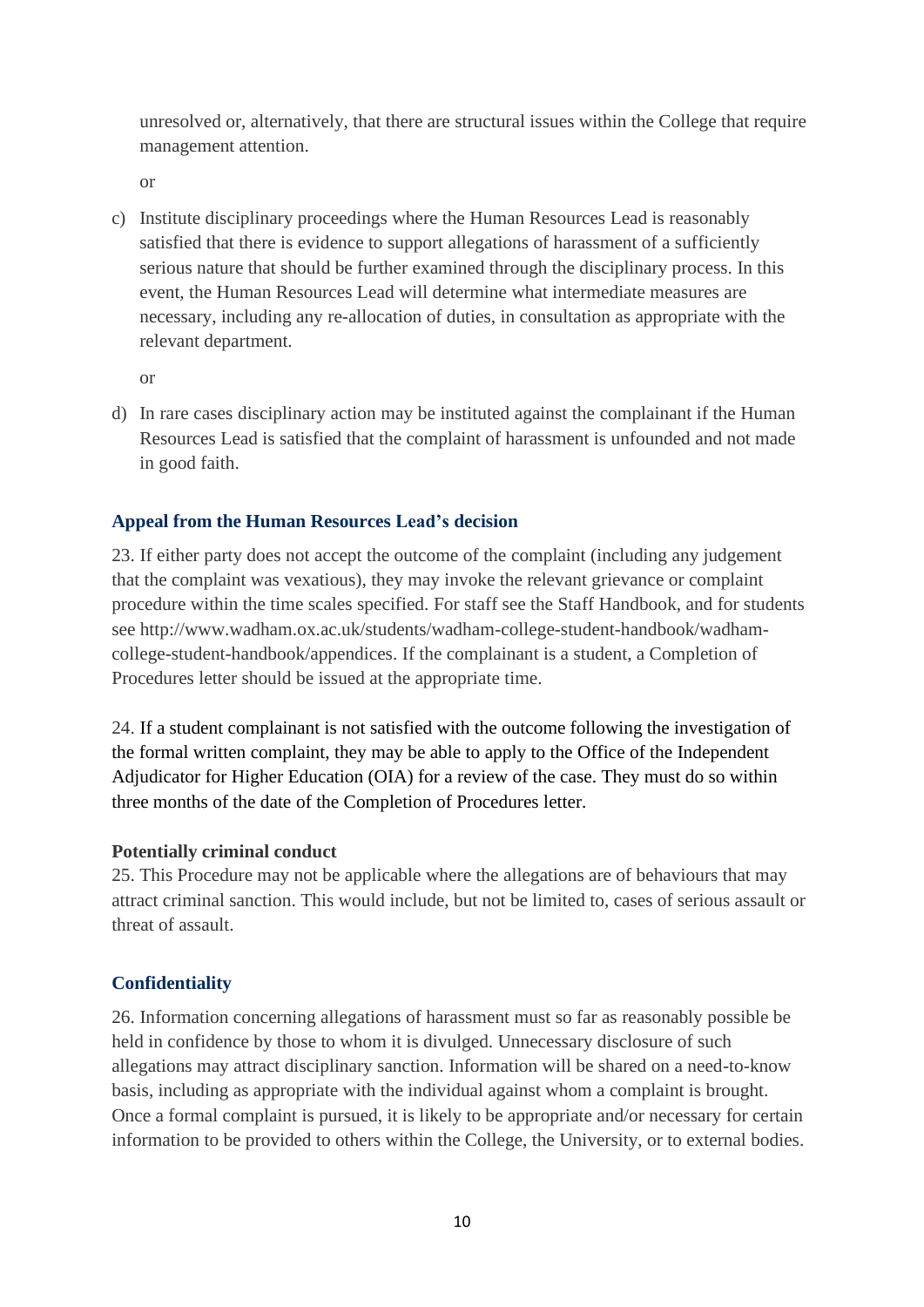27. Those to whom disclosure may be made outside the University include the police, the Office of the Independent Adjudicator ("OIA") and the civil and criminal courts. The College will not normally report a matter to the police without the complainant's agreement, except in those rare circumstances where there is sufficient evidence to suggest that an individual poses an extreme risk.

# **Records**

28. The College and all those involved in this process must comply with the principles of the Data Protection Act 1998<sup>7</sup>. These include ensuring that personal data is kept accurate and upto-date, held securely, and not kept for longer than necessary.

27. Those interviewed in the course of any investigation will be asked to review the notes of their individual discussions with the Investigator as soon as is reasonably possible in order to comment on any inaccuracies or omissions.

29. The Human Resources Lead, and if the student is a complainant, the Welfare Dean, should be consulted by the Investigator about filing and retaining any notes and documents, all of which must be held in confidence.

<sup>7</sup> https://admin.wadham.ox.ac.uk/media/documents/Data\_protection.pdf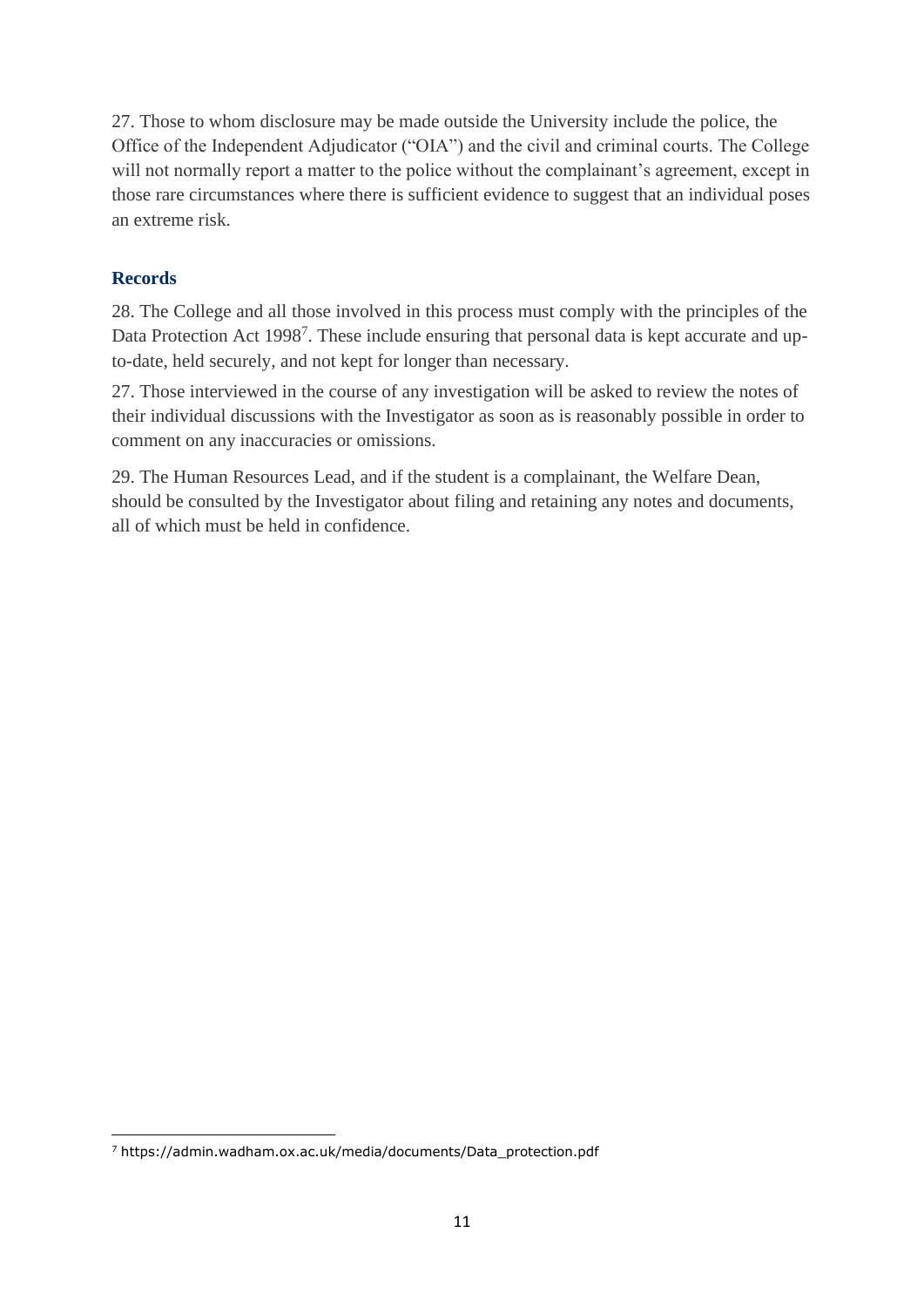### **Annex B: Complaints of harassment against students**

1. This Procedure is designed to deal with student complaints of harassment by other students that arise in the context of Wadham College. Complaints of harassment brought by students against college-only staff will be dealt with under the staff Procedure above, and complaints by students against University staff will be dealt under the University's Procedures. In all cases a student complainant will be supported by the Welfare Dean and, if appropriate, the Director of Student Welfare and Support Services. If a student is unsure whether a particular instance of harassment falls under the University's procedures or College procedures, they should seek advice from the Welfare Dean, Director of Student Welfare and Support Services (DSWSS) or a Harassment Advisor.

2. If a member of College staff wishes to make a complaint of harassment against a student, this will normally be considered as a disciplinary issue. In the first instance, a member of staff should seek support and guidance from the Human Resources Lead, who should consult the Welfare Dean and/or DSWSS as relevant.

3. Wadham's Human Resources Lead for non-academic staff is the College's HR manager, with the Domestic Bursar also available for consultation. Wadham's Human Resources Lead for academic staff is the Senior Tutor. The Student Disciplinary Lead is the Dean.

4. The Welfare Dean and Harassment Advisors can provide support to students, and to staff requiring advice on student cases. The Welfare Dean will have oversight<sup>8</sup> of all cases referred to them under this Procedure, and will take the lead as appropriate in liaising with other parts of the collegiate University. The Welfare Dean will act as a source of information and advice for the College on student cases of harassment, and will make referrals as appropriate. They will also be responsible for recording and reporting of cases referred to their office under this Procedure.

5. In serious cases, it is likely to be appropriate to proceed directly to stages 2 and 3 of this Procedure.

6. This complaints Procedure may not be applicable where the allegations are of behaviours that may attract criminal sanction. These cases may include, but are not limited to, cases of serious assault or threat of serious assault. In the first instance such allegations will normally be a matter for police investigation and action. This complaints Procedure therefore focuses on complaints of harassment which can be dealt with within the College environment. However, it also includes the procedure for informing and receiving support from the College in cases where there is police involvement.

### **Stage 1 - Informal action**

7. In some cases, a student who feels that they are being harassed by another student may feel able to approach the person in question to explain what conduct they find upsetting, offensive

<sup>8</sup> Oversight in this context refers to the Welfare Dean being aware of all cases so as to ensure the provision of appropriate support to students.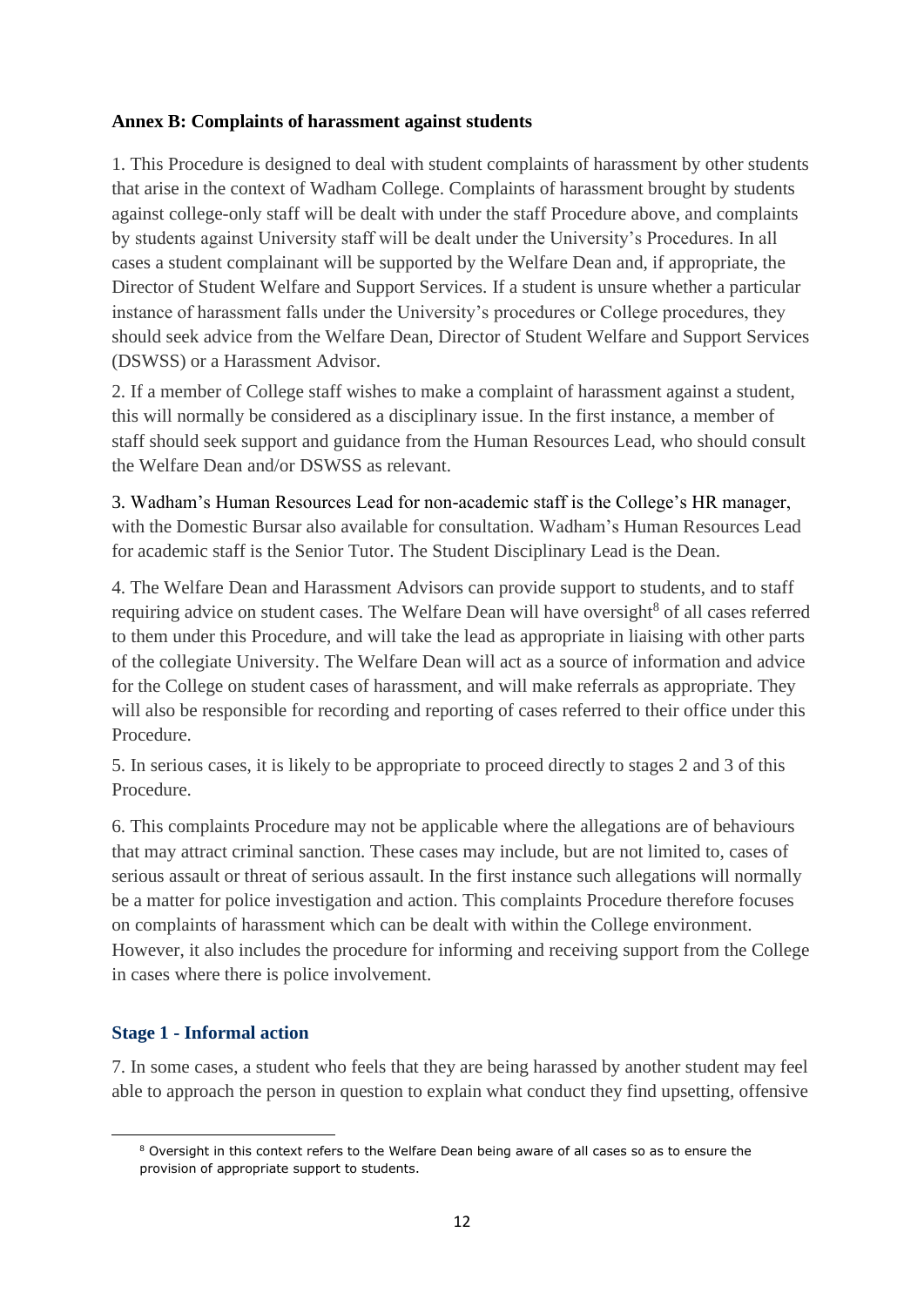or unacceptable, and to ask that person to refrain from that behaviour. At no time should a student feel obliged to approach an alleged harasser, and the College does not wish to suggest that a student who feels that they have been harassed is responsible for rectifying the situation. It may often be appropriate to proceed directly to stages 2 and 3 of the procedure.

8. Before taking informal action, the student could discuss the situation with a College Harassment Advisor. If the student does not feel comfortable contacting a College Harassment Advisor, they can contact the Harassment Line for details of another advisor (Tel. 01865 270760 or e-mail harassment.line@admin.ox.ac.uk). Harassment Advisors will not approach the alleged harasser on behalf of an individual. Details of the role of the harassment advisor can be found at [https://edu.admin.ox.ac.uk/support/.](https://edu.admin.ox.ac.uk/support/)

9. Other sources of advice when considering informal resolution may include College Officers, SU and MCR welfare representatives, Student Peer Supporters, and OUSU's Student Advice Service [https://www.oxfordsu.org/support/studentadvice/.](https://www.oxfordsu.org/support/studentadvice/)

10. These sources of support and advice are also available to students who have been accused of harassment.

### **Stage 2 - Student Welfare and Support Services**

11. If informal action does not succeed in resolving the situation, or would not be appropriate given the nature of the behaviour, the Welfare Dean and Harassment Advisors are available for support and advice to any student who feels that they are being harassed. Students can contact the Welfare Dean by e-mail: welfare.dean@wadham.ox.ac.uk.

12. The Welfare Dean will refer the student to a staff member trained in dealing with harassment cases, normally a Harassment Advisor. This staff member will be available to support the student throughout the process, including if they decide to move to [stage 3](http://www.admin.ox.ac.uk/eop/harassmentadvice/policyandprocedure/complaintsofharassmentagainststudents/#d.en.192167) and make a formal complaint, and will also provide support following the outcome of any formal complaint. The Welfare Dean will oversee all cases, and will advise and take action as appropriate. Actions taken will vary depending on the case. Actions taken by the trained staff member may include:

- a) Giving advice on options for ways to proceed, and helping the student to make decisions on the action they want to take
- b) Referring the student to appropriate support services (such as the Student Counselling Service, Harassment Advisors and OUSU Student Advice Service).

Actions taken by the Welfare Dean may include:

a) Referring a case to the University, if it transpires that the alleged harassment did in fact take place outside of the college environment and within the University environment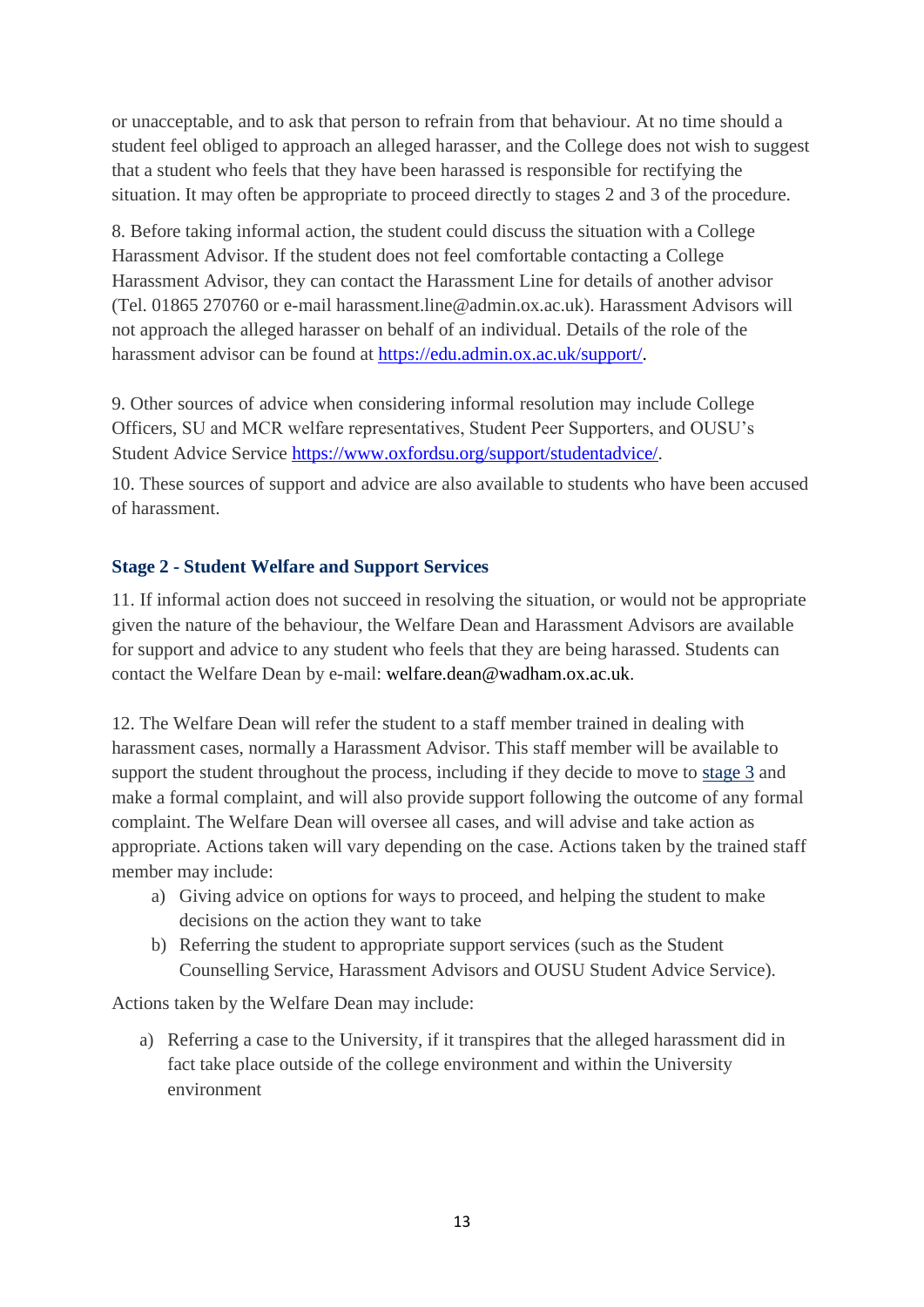b) Ensuring that relevant members of staff within the collegiate University are informed of the case if appropriate, with the student's consent, and having due regard for obligations of confidentiality owed to others.

13. Support from the Welfare Dean and Harassment Advisors, or those designated by them, is also available to students against whom complaints of harassment have been made. Actions taken will vary depending on the case, but the support will be equivalent to that available to a student who feels that they are being harassed by another student, including referral to appropriate support services, and facilitation of mediation or conciliation if both parties agree. The Welfare Dean will ensure that, where a complainant and a student complained against are both seeking support, they will be dealt with by different members of staff, who will maintain appropriate confidentiality.

14. Support from the Welfare Dean and Harassment Advisors is also available to students who wish to make or have made a complaint of harassment against a member of staff, under the staff Procedure [in Annexe](https://edu.admin.ox.ac.uk/harassment-staff) A.

15. Brief records will be kept of all meetings held and actions taken in relation to the case at this stage. These records will be managed in accordance with the principles of the Data Protection Act 1998<sup>9</sup>. These include ensuring that personal data is kept accurate and up-todate, held securely, and not kept for longer than necessary.

### **Stage 3 - Formal written complaint**

16. If action taken at stages 1 or 2 does not succeed in resolving the situation, or would not be appropriate given the nature of the complaint, the student should make a formal written complaint to the Dean (Investigator). In some cases, it will be appropriate to proceed directly to this stage. In these cases, if the complainant has not already been offered appropriate support from a trained member of staff, this will happen.

17. The complaint should normally be made as soon as possible after the event(s) to which it refers, or normally within one month of the completion of any resolution attempts made at stages 1 and 2.

18. The complainant should set out as clearly and succinctly as possible

- a) the nature of the behaviour that they are concerned about;
- b) the effect of this behaviour on them; and
- c) where possible, the resolution they are seeking.

The complaint should include dates and details of any witnesses to any incidents referred to in the complaint, together with any documentary evidence. The complainant should also explain where appropriate any attempts that have been made to resolve the difficulties and, where possible, the outcome they are seeking. If the complainant has already made a

<sup>9</sup> https://admin.wadham.ox.ac.uk/media/documents/Data\_protection.pdf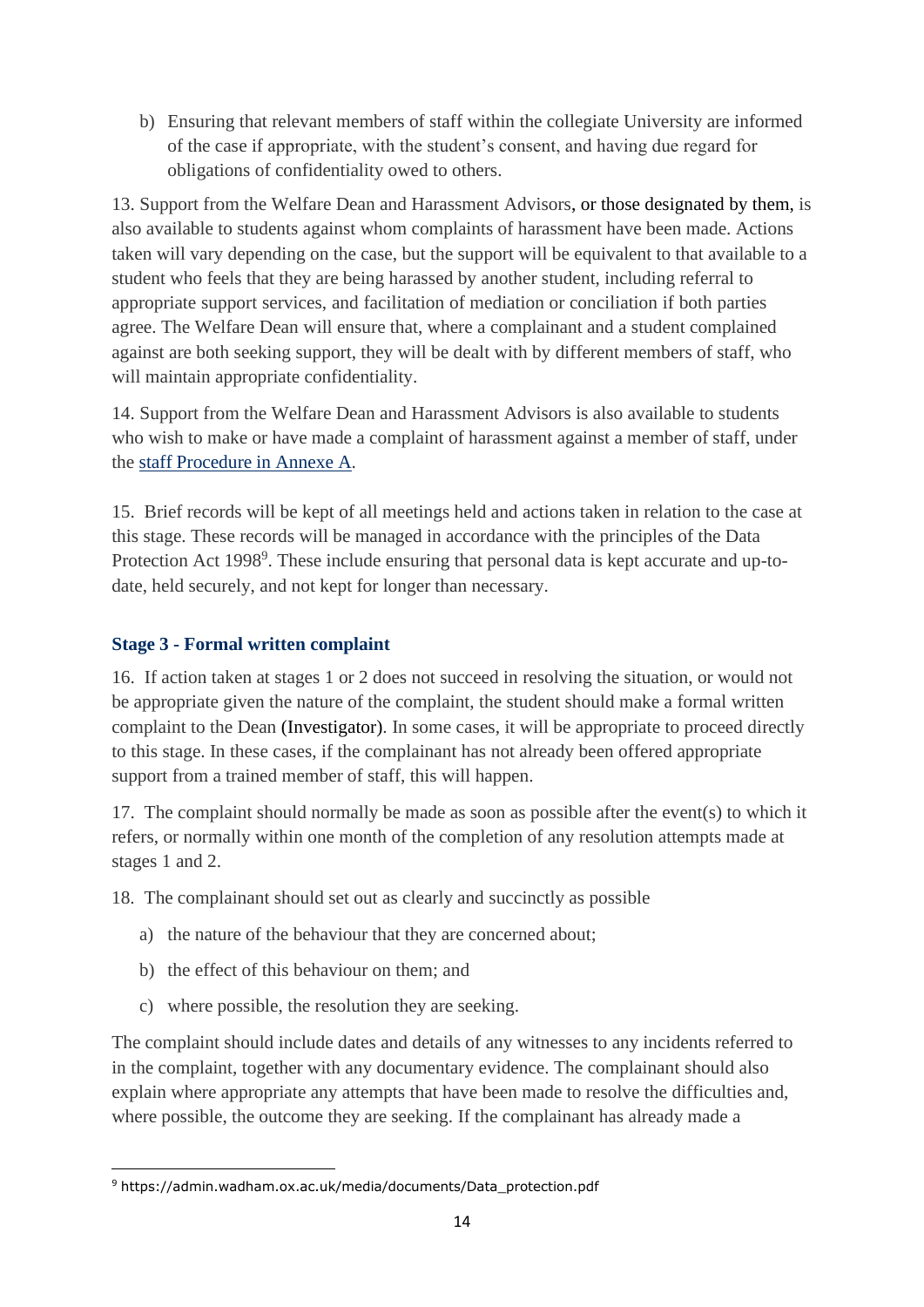statement about the behaviour under stage 2, this may be sent as their formal written complaint, with the proviso that the Dean may request further information.

19. The Dean, or another person appointed by them as Investigator, will investigate the case to establish the relevant factual evidence and decide on any actions which should be taken. This may include:

- a) informing the person against whom a complaint has been made of the allegations against him or her;
- b) meeting separately with the complainant and the alleged harasser;
- c) speaking to other relevant people on a confidential basis; and/or
- d) obtaining further relevant information.

At all times both parties will have the right to be accompanied at meetings by another student member of the College, a member of the College welfare team, a senior member of the College, or a member of staff from OUSU's Student Advice Service.

20. Every effort will be made to achieve a prompt outcome to the complaint – the aim being to conclude the complaint within a period of one month. Both the complainant and the student who is the subject of the complaint will be expected to co-operate with the College in achieving that result. If it is not possible to resolve the issue within this timeframe, for example for reasons of complexity or the absence of relevant parties from Oxford, both parties will be kept informed.

21. At all times both the complainant and the student complained against will be kept informed of proceedings, and will be referred as appropriate to sources of support and advice. Both parties will be informed in writing of the outcome of the investigation of the complaint.

22. In some circumstances, in the interests of the complainant and/or the student complained about, it may be necessary for interim action to be taken, pending the outcome of the investigation. This may include making arrangements to limit contact between the parties concerned.

23. Investigation of a formal written complaint of harassment may result in:

- Deciding that the alleged harasser should face disciplinary procedures<sup>10</sup>
- Taking actions in College, or recommending to a department/faculty actions to take, including making arrangements to limit contact between the parties concerned. The relevant College Officer, Head of House, or head of department will have responsibility for implementing and monitoring any actions. The Welfare Dean and University Director of Student Welfare and Support Services will be available to advise
- Referring either or both parties to appropriate support services
- Referring a case to the University, if it transpires that the alleged harassment did in fact take place outside of the college environment and within the University environment.

<sup>10</sup> [https://admin.wadham.ox.ac.uk/media/documents/Disciplinary\\_Code.pdf](https://admin.wadham.ox.ac.uk/media/documents/Disciplinary_Code.pdf)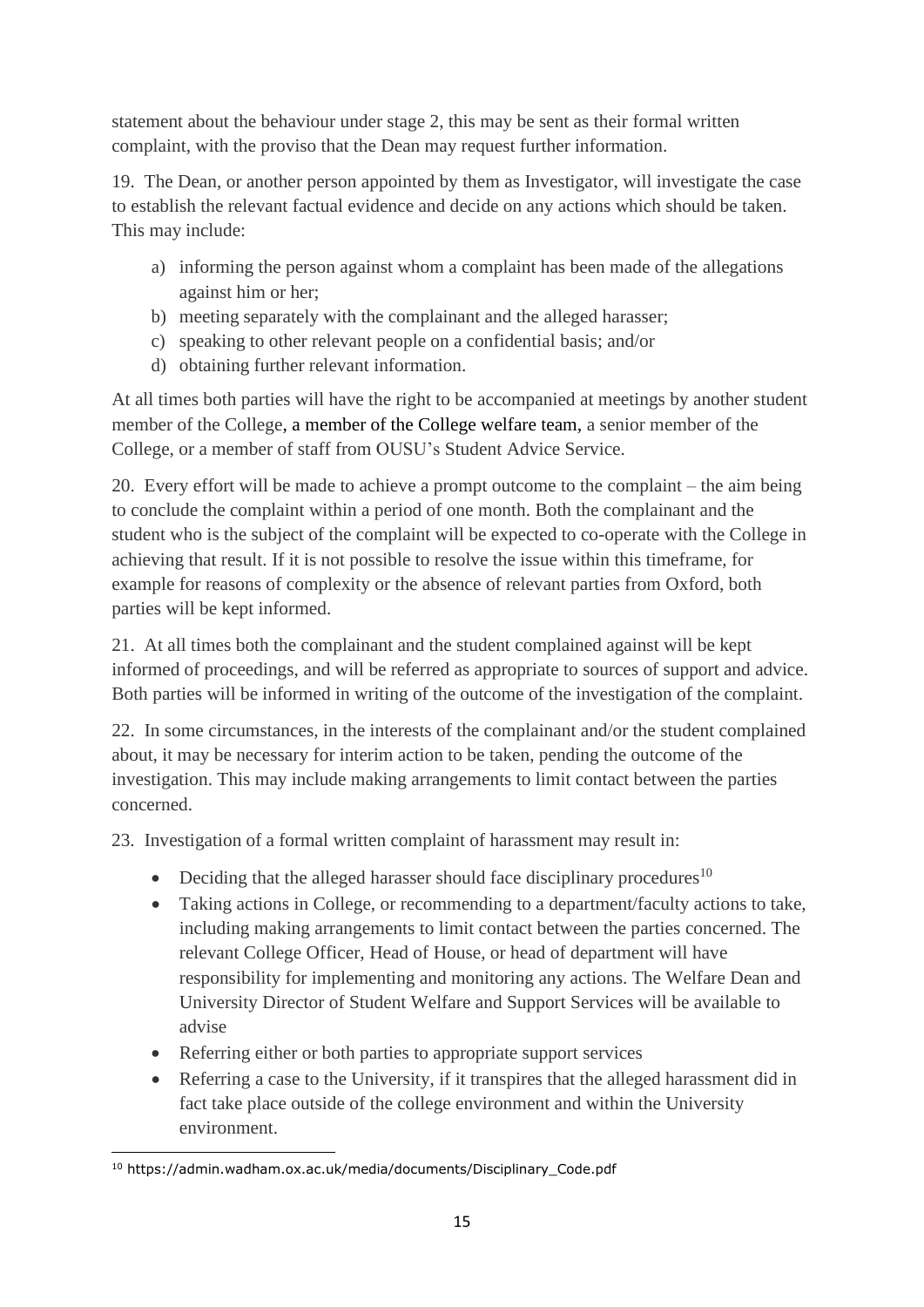- Taking no further action other than, where appropriate, implementing or suggesting steps that would help to restore reasonable relationships between the parties. This approach will usually be appropriate where the claim(s) of harassment are considered to be unfounded and where there is a continuing relationship between the parties
- In rare cases disciplinary action may be instituted against the complainant if there is evidence that the complaint of harassment is unfounded and not made in good faith.

24. If the complainant is not satisfied with the outcome following the investigation of the formal written complaint, they may be able to appeal this decision using the College Complaints procedure / Conference of Colleges Appeals Tribunal if applicable or, if they have exhausted all mechanisms of appeal within College, apply to the Office of the Independent Adjudicator for Higher Education (OIA) for a review of the case. The complainant should seek advice from the Welfare Dean or a Harassment Advisor if they are considering taking this action. If applying to the OIA they must do so within three months of the date of the Completion of Procedures letter.

25. Following the outcome of the complaint, the Welfare Dean will take such action, including informing others, and arranging for support for all parties following the outcome, as may be appropriate in the circumstances.

26. There may be circumstances in which an aggrieved party is not willing, or able, to make a formal complaint but the Welfare Dean considers that the implications for the aggrieved person or others actually or potentially affected are serious. This may include cases where other parties, but not the aggrieved party, have made a complaint. In this case, the Head of House or other senior member may initiate an investigation and make a decision on further action on the basis of such evidence as is available.

# **Referrals**

27. On occasion, complaints of harassment which should be considered under this Procedure may be made to staff other than the Welfare Dean. In this situation, staff should explain the Procedure, and ask the complainant if they would like the case referred to the Welfare Dean, so that they can receive support from a trained staff member, or submit a formal written complaint.

28. If a student does not wish to seek support and advice, or to make a complaint, under stages 2 or 3 of this Procedure, or if there are queries about the procedure to be followed, staff can contact the Welfare Dean or DSWSS for advice on a confidential basis $^{11}$ .

29. There may be occasions where a student does not wish to seek support and advice or to make a complaint under stages 2 or 3 of this Procedure, but where the Welfare Dean considers that the implications for the individual and/or for others actually or potentially

<sup>&</sup>lt;sup>11</sup> Any member of the collegiate University can also contact the Proctors for advice and information on any matter.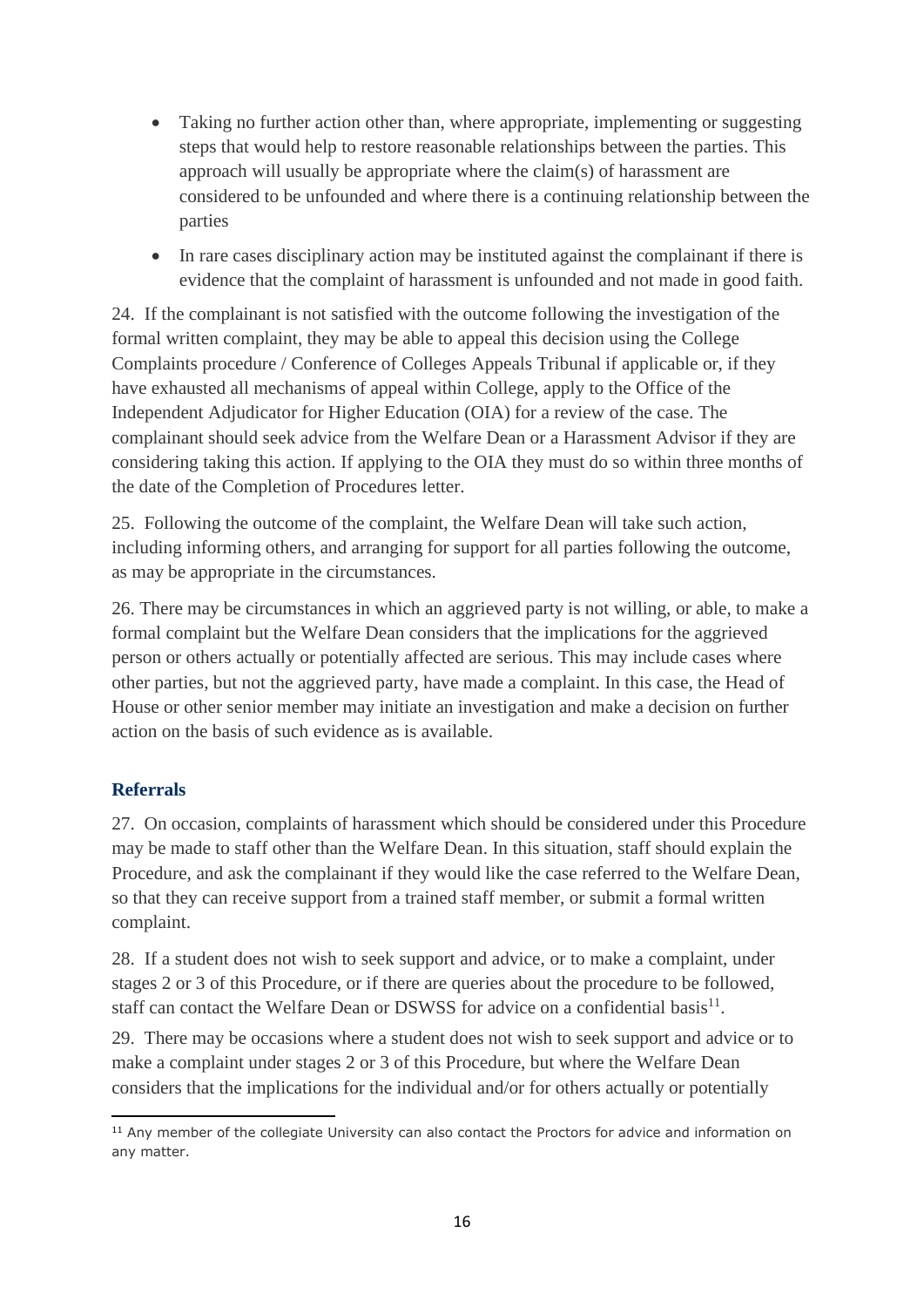affected are serious. This may include cases where other parties, but not the aggrieved party, have made a complaint. In such circumstances the Welfare Dean, the Head of House, or other senior member, may initiate an investigation and make a decision on further action on the basis of such evidence as is available. The individual's consent will normally be sought if disclosure is to be made, and a decision on disclosure would be made at a senior level.

### **Potentially criminal misconduct**

30. This Procedure may not be applicable where the allegations are of behaviours that may attract criminal sanction. This would include, but not be limited to, cases of serious assault or threat of assault. Where the complaint is of potentially serious criminal behaviour by a student, the college should consider whether it would be appropriate for the University to investigate, given the University's access to experienced external investigators. Further guidance on cases of sexual assault and sexual violence, including support available, is available from the University at [https://edu.admin.ox.ac.uk/university-policy-on-harassment.](https://edu.admin.ox.ac.uk/university-policy-on-harassment) Issues includingbut not limited to those around teaching, examinations and accommodation/social activity may need to be considered.

31. Support for any student affected by such an incident may be sought from the Welfare Dean, Harassment Advisors and other relevant College Officers.

32. In addition the Welfare Dean will consider whether it is appropriate to make recommendations to appropriate bodies regarding arrangements that would have the purpose of limiting contact between students for so long as may be considered reasonably necessary.

# **Confidentiality**

33. Information concerning allegations of harassment must so far as reasonably possible be held in confidence by those to whom it is divulged. Unnecessary disclosure of such allegations may attract disciplinary sanction. Information will be shared on a need-to-know basis. Once a formal complaint is pursued, it is likely to be appropriate and/or necessary for certain information to be provided to others within the College, the University, or to external bodies.

34. Those to whom disclosure may be made outside the University include the police, the Office of the Independent Adjudicator ("OIA") and the civil and criminal courts. The College will not normally report a matter to the police without the complainant's agreement, except in those rare circumstances where there is sufficient evidence to suggest that an individual poses an extreme risk.